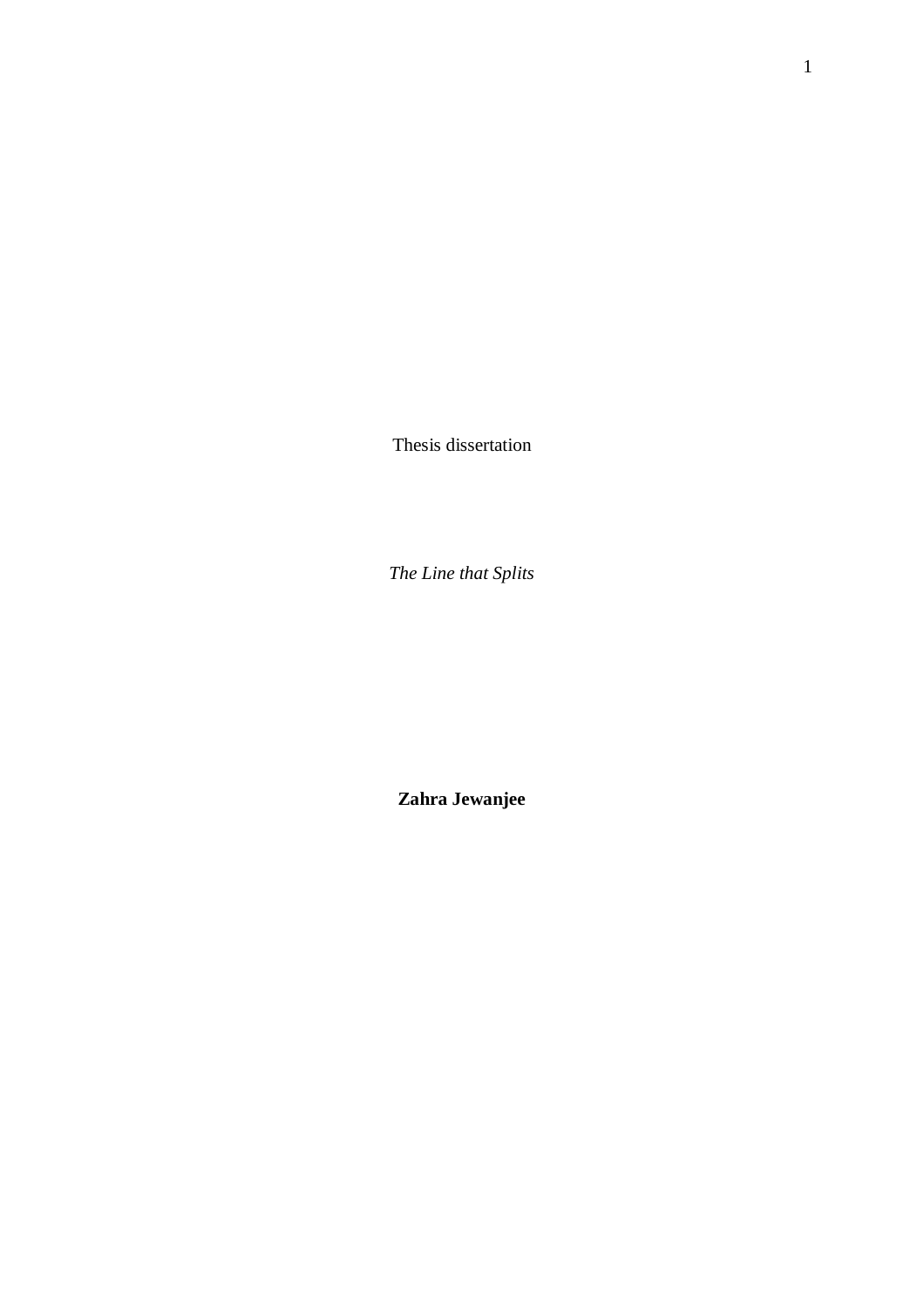# *Table of contents:*

Abstract

Background

Process

Flock

Migration

Borders

Fragments

Synthesis and Sublime

Conclusion

Bibliography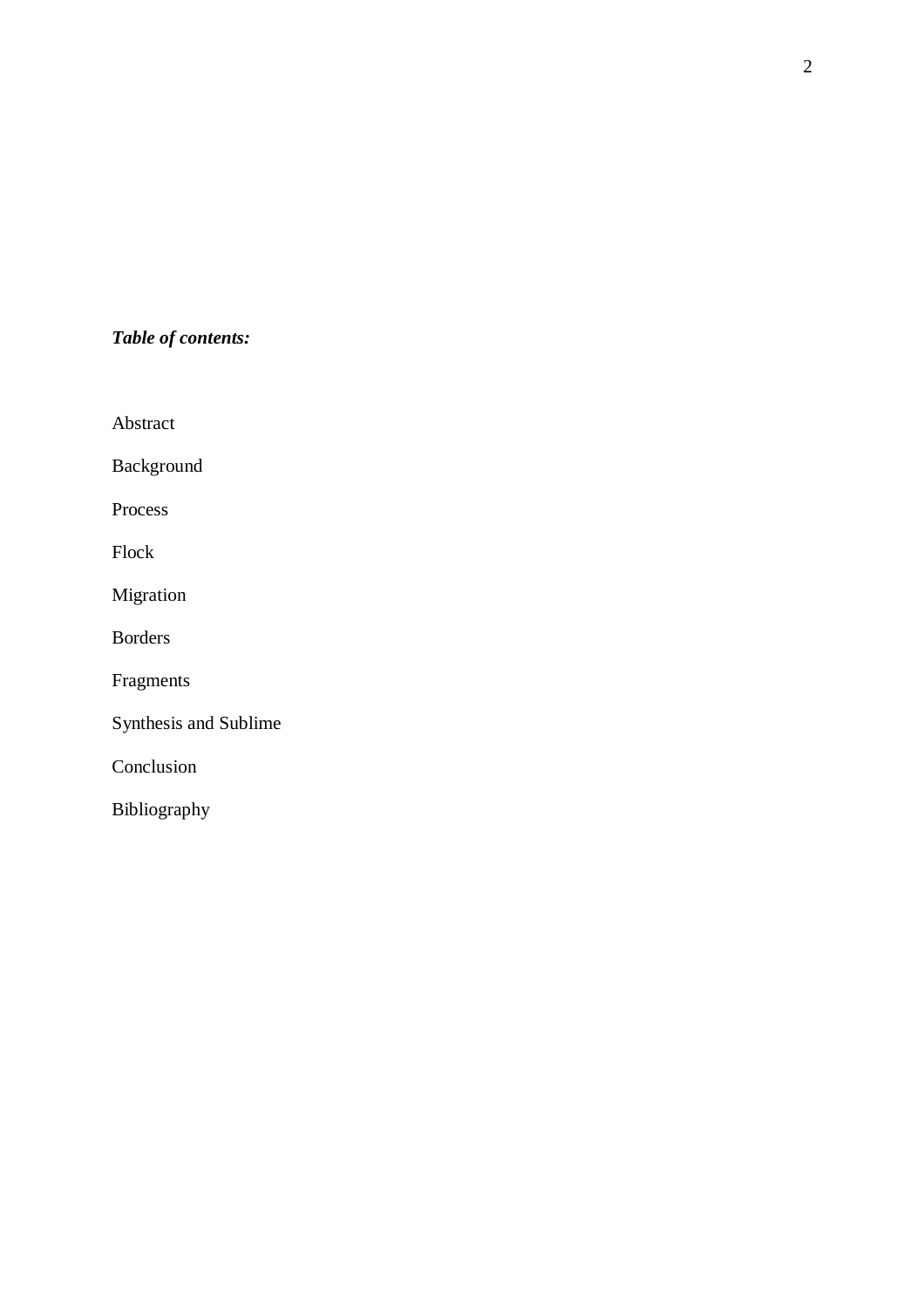#### *Abstract*

The body of work I have created since beginning my MFA has been informed and impacted by my research into various inter-connected subject matters: subcultural spaces, the behaviours of crowds, micro and macro and territories and systems. These have been the philosophical and conceptual rationale of my studio practice. Meditation on these concepts is an important part in the preliminary stages of my process and the praxis of my studio work has been to interpret and implement these ideas. In many ways, this process suggests its own direction. I had no exact endpoint in mind but wanted to be driven and led by the process and the cyclical examination of ideas and expression of said ideas in paint and other experimental methods. Through the interdisciplinary scientific research, formal methodologies detailed in this document, and looking at how other artists integrate, apply, and present their work, I have followed a path both intuitive and logical. I am fascinated if chance and intention can strike a balance to form a visual vocabulary that not only provokes a visceral experience but also stimulates precognitive agreement.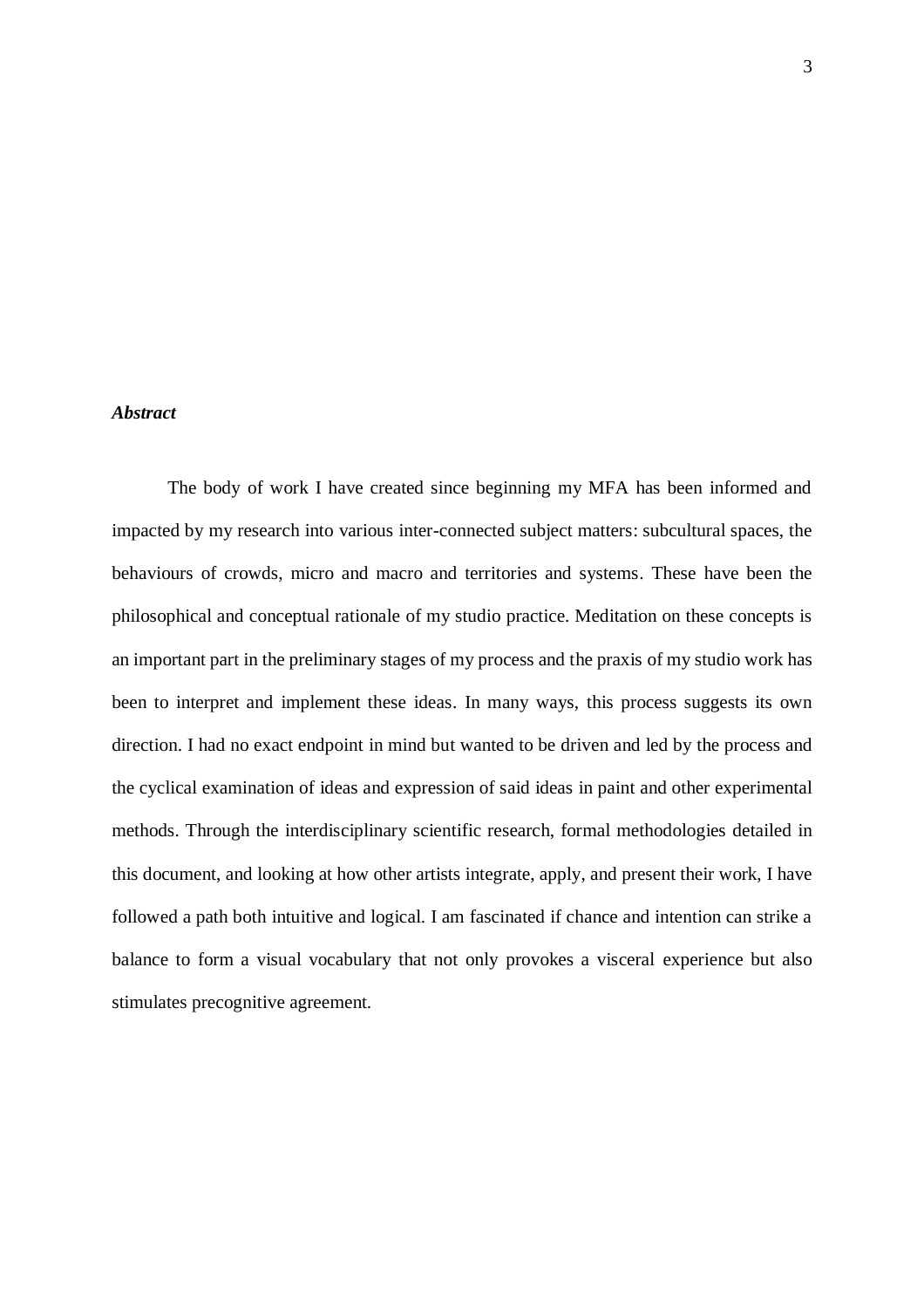The central evolving proposition of this body of work is that human behaviour, particularly group behaviour, is in many ways optimised to designate space and mark turf. My intuition was that people act in this way as a subtle defence mechanism: learning about how birds form large groups to self-protect, I was fascinated to find possible connections between their behaviour and ours. Groups represent natural systems; it seemed logical to look at other natural systems to see if this behaviour is also present. Next, I wondered if this behaviour was scaled, and whether it appeared in micro-organisms that colonise and create boundaries to demarcate and establish territory.

Borders are used in many contexts to separate and safeguard: whether physical or ideological, lines are drawn. Inevitably sides are formed, and binaries and dualities occur. My challenge was to create a body of work communicating all of this and to begin a critical dialogue focusing on how we understand the logic of the border.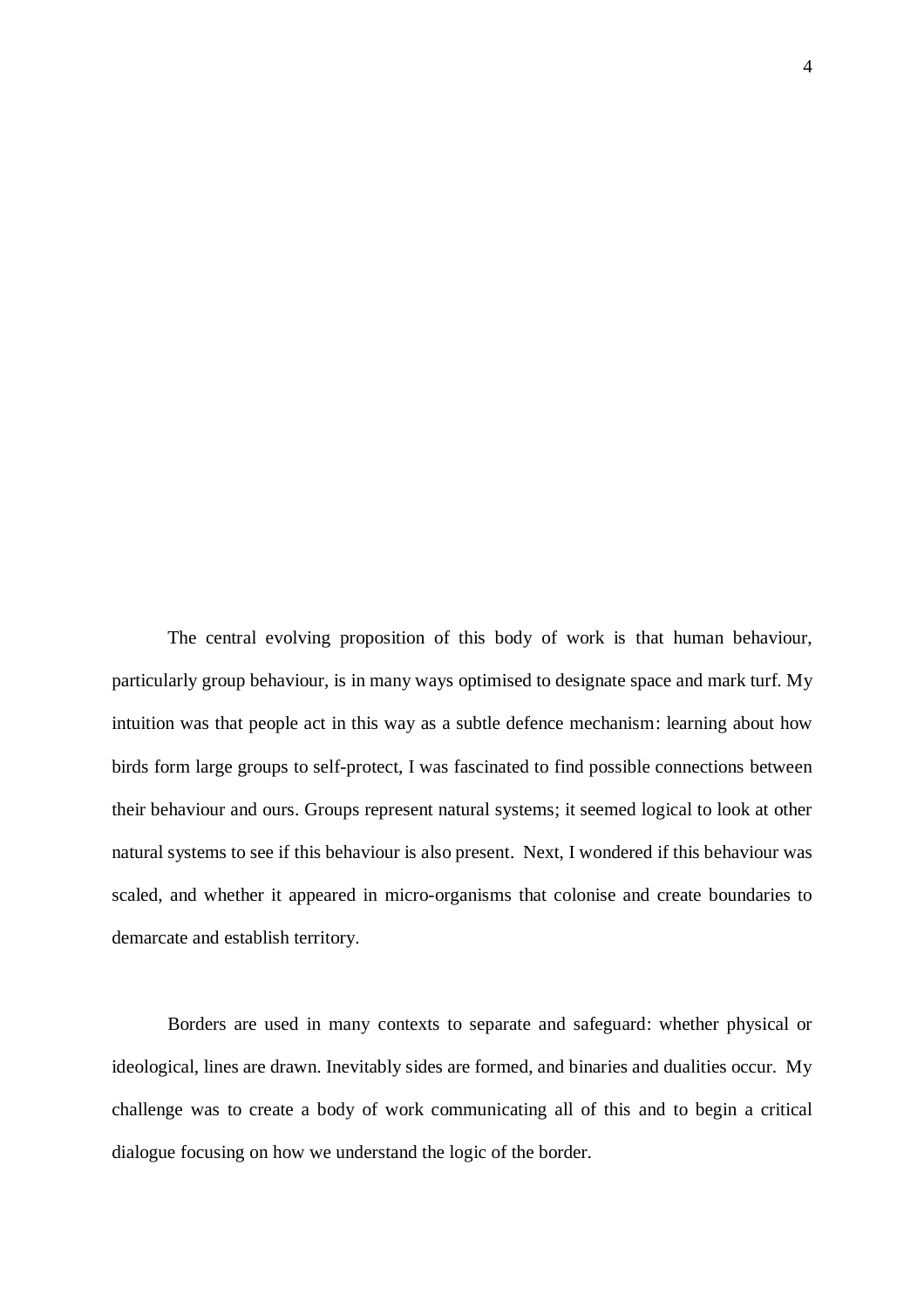

Figure 1: Stria, Acrylic on Canvas, 2019

The process of my new paintings is the result of a conscious effort to examine conceptual narratives with the hand and if formal principles could direct the read of the paintings. The clinical process of growing bacteria , in the RISD Nature Lab, also changed the way I began painting in the studio. The gradual growth of these organisms created a flow that provoked a stirring assemblage, which in turn inspired me to handle paint differently than before. I became interested in layering, luminosity, and a visual depiction of these controlled processes that may seem at first to appear by chance or without order, but that had a system to it. The act of congregating layers of paint took its own course of time; each layer was poured separately and was left to dry for five or six hours: the resulting works had me pouring sheer translucent layers of paint for more than a month. The thinness of the paint seeping into the linen seemed like a natural way to embed information into the poised surface of the material. The toothy linen could assimilate layers of colour upon colour, allowing the hues underneath to show their translucency: and this to me seemed like a pool of coded information co-existing in harmony with itself. As the psychologist, J. J Gibbson defines it: "The surface is where most of the action is. The surface is where light is reflected or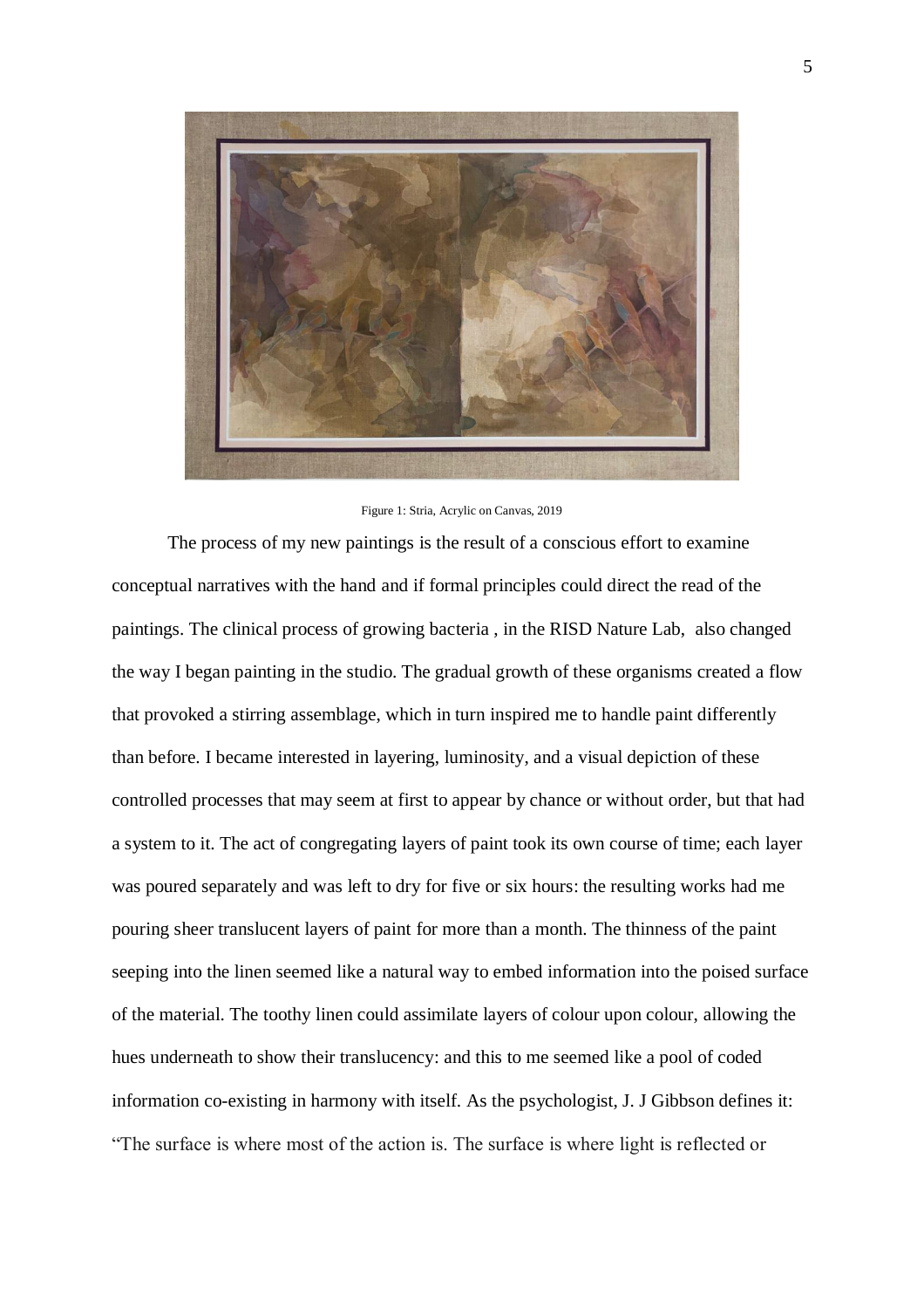absorbed, not the interior of the substance. The surface is what touches the animal, not the interior. The surface is where chemical reactions mostly take place. The surface is where vaporization or diffusion of substances into the medium occurs. And the surface is where vibrations of the substance are transmitted into the medium."<sup>1</sup>

In my paintings, the earthly tone of the ground created a space of its own and so each stain could imbue its own autonomy as pigment, a mark and as a container itself. The gestural drawing of a bird's wing in flight became the inspiration for a way to pour paint quickly, developing into a technique of how I systematically dispensed paint. I started referring to these stains as 'Settlers', fortified between structural notations of hard edged lines functioning as a band of borders: a frame within a frame. To add more complexity to the work, I started using transferring methods to collage microscopic index prints of bacterial colonies that were sampled from a public bench onto the linen itself, juxtaposing element of both painting and photographic imagery side by side.

# **Background**

*"American fundamentalist Christian missionary John Allen Chau was killed in November by tribespeople when he illegally went to the North Sentinel Island in the Andamans to convert them. 'The US government has not asked or pursued any sort of sanctions that the Indian government would take against the tribal people in this case,' said Samuel Brownback, the Ambassador at Large for International Religious Freedom, on Thursday. Brownback's* 

 1 J. J. Gibson, *The Ecological Approach to Visual Perception* (1979: 23)]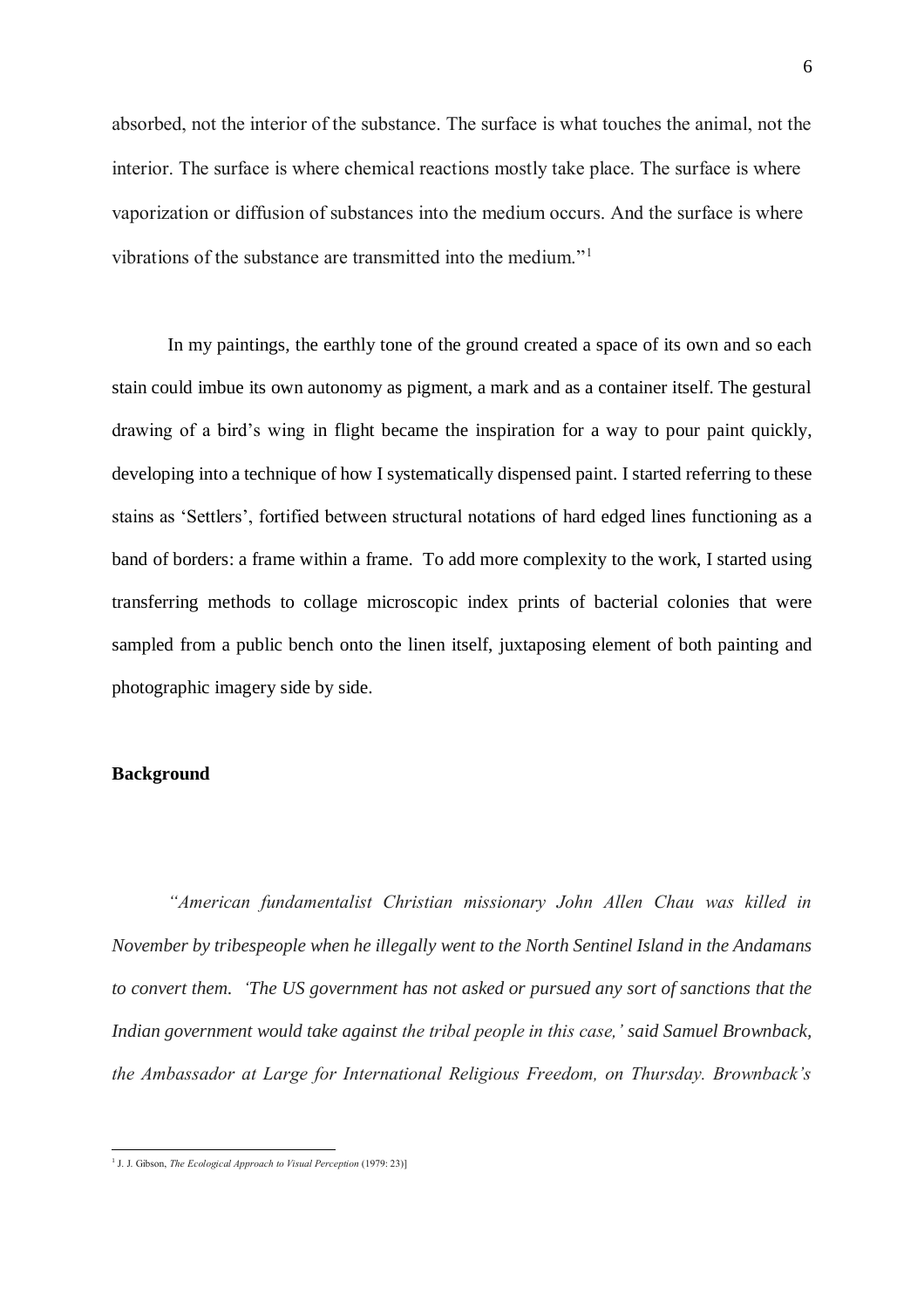*reaction could be tempered by the fact that Chau threatened the very existence of the North Sentinelese, who are estimated to number between 50 and 200, by exposing them to diseases that their isolation has not prepared them to face."<sup>2</sup>*

I grew up in a tightknit community of an offshoot of the Shia Islam sect in Karachi, where customs among community members are closely guarded in the name of religion. This maintains conformist values and norms that are hardened into you from a very young age. The result is that you grow up knowing only one set of environments; a set of conditioned behaviors that creates a certain order. Everything from your mannerisms to your personal outlook has an outside authority. I can happily say that I am here today as a result of defying such potencies. However, this is not a critique of just one creed or a culture but the opposite; what influences my work is the loss of individuality in the face of the collective, and how individuality is shunned in *every* society. The realization that we all live in various bubbles has been a process of understanding that we create formations to protect and preserve. While this is reasonable and understandable, we need to reconsider this path.



Figure 2 : The ship of Fools,1490

<sup>&</sup>lt;sup>2</sup> Indo Asian service news, Published by Hindustan times, February 08, 2019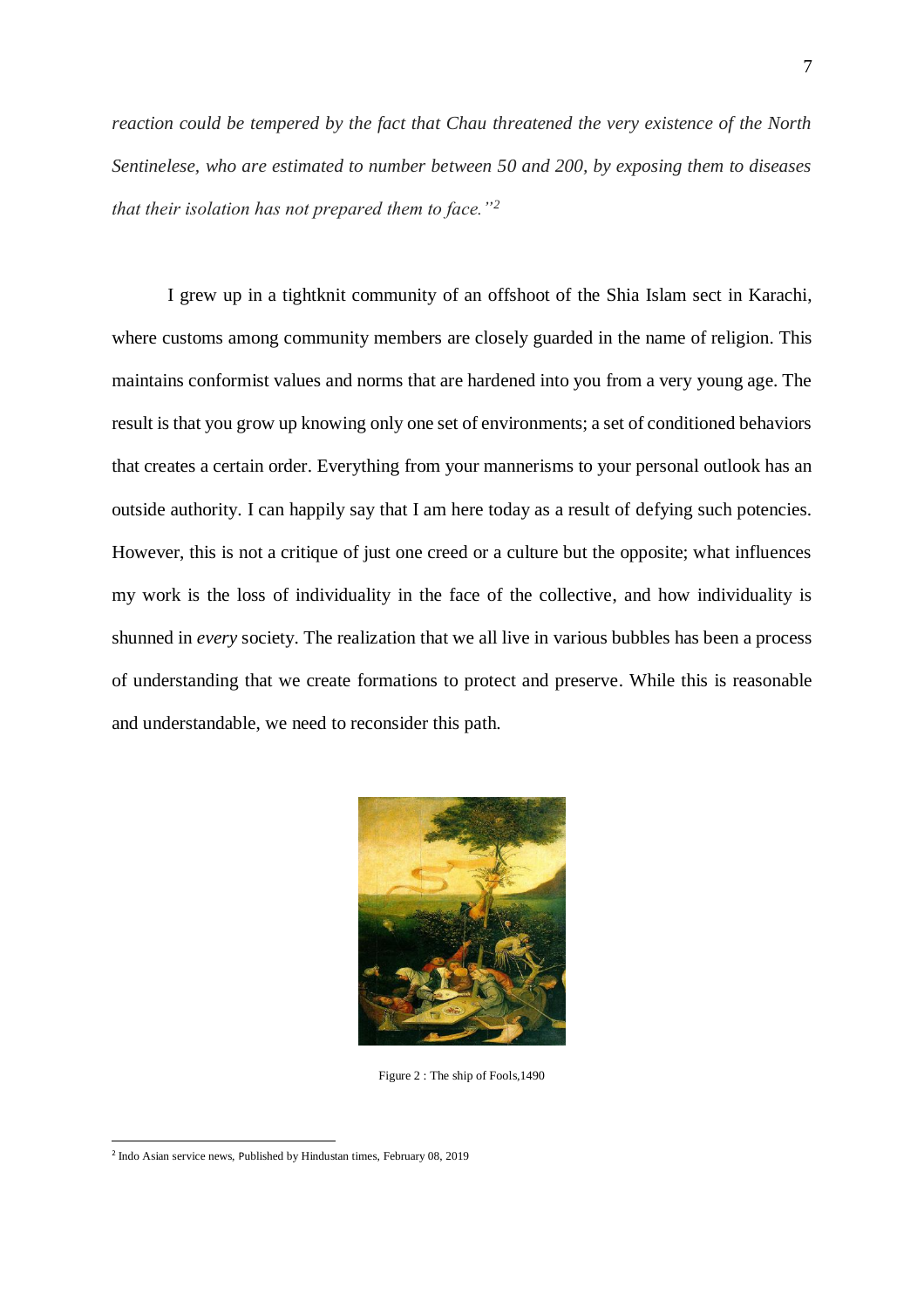In*The Ship of fools<sup>3</sup>* (1490), Hieronymus Bosch draws our attention to a social scenario and immediately situates the viewer as a voyeur in order to understand this painting. The poetics of place and position of the characters are arranged to capture an imagined allegory of mankind, sailing through a passage of time in a small ship drifting aimlessly. This is how we live, says Bosch:we eat, daring, flirt, cheat, play silly games, pursue unattainable objectives. By externalizing the dreary through a group of people occupied in human folly, the artist suggests an alarming outcome steeped in ignorance which draws an important perspective still relevant to our current times. Bosch collectively places them on a boat to create a perspective of distance, and give us a sense of otherness to reflect back at humans, as a human, to provoke a shift in perception.

#### **Flock**

*The change in the behavioral state of one animal affects and is affected by that of all other animals in the group, no matter how large the group is. Scale-free correlations provide each animal with an effective perception range much larger than the direct inter-individual interaction range, thus enhancing global response to perturbations. Our results suggest that flocks behave as critical systems, poised to respond maximally to environmental perturbations. Giorgio Parisi, theoretical physicist with the University of Rome<sup>4</sup>*

 $\overline{a}$ <sup>3</sup>**Stefan Fischer, Hieronymus Bosch, Pg** <sup>4</sup> Giorgio, Parisi, PNAS, 2010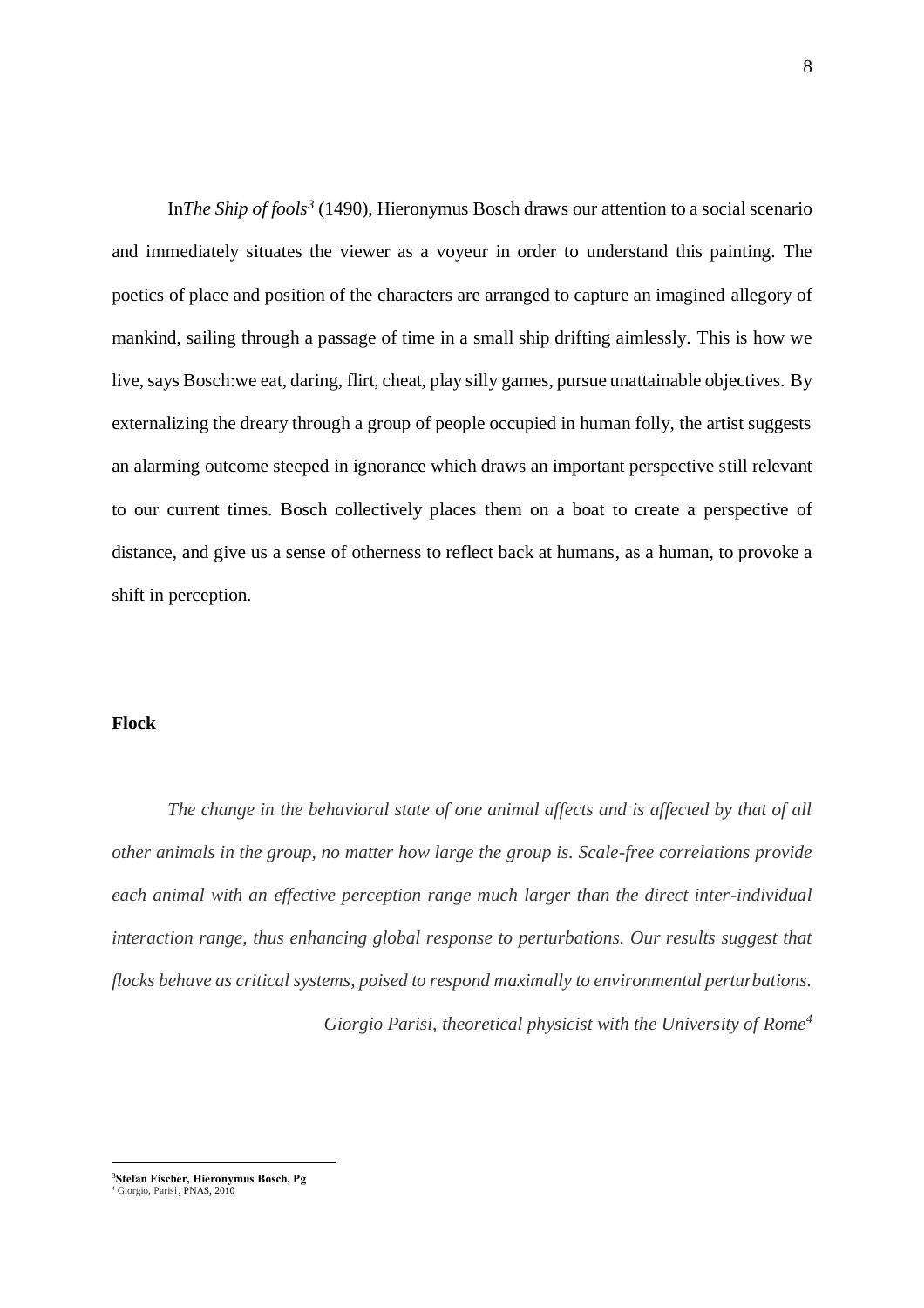When I was a child, my father was a bird lover. He would derive real pleasure from looking after birds, and I remember him caring for the sick ones and nursing them back to health. Even at an early age I remember them whistling to one another, communicating, speaking. The sight of a group of thousands of starlings moving in unison like one giant organism is something to behold. The sublimely gracious movement of the group forming, merging, and almost melting away in real time is an incredibly choreographed display; its visual beauty belies its strategic and existential necessity. The birds are responding to perceived threats, a predator such as hawk or a falcon, and this incredible dance is a complicated defence mechanism that has no conception of its visual beauty. It makes me wonder if perhaps, if seen from a certain perspective, other predator–prey relationships may take on an aesthetic quality to observers far removed from the consequences of the reality of the scenario. Our voyeuristic detachment is broken when we witness or read about people acting in similar coordinated ways: in crowds with a herd mentality, where the power of the individual is given over to that of the mob. All too often we can see examples, even in recent history, when people in groups did terrible things that they later found impossible to justify. Crowd behaviour is of enduring interest to psychologists and it has often been observed to have a bloody end. This behaviour is seemingly found all over the animal kingdom. Insects, which live in enormous numbers, appear to act even more determined in this way, which made me consider the fractal nature of this behaviour. Perhaps it was a phenomenon that appears at all scales, and if so, would it be evidenced at a microscopic level?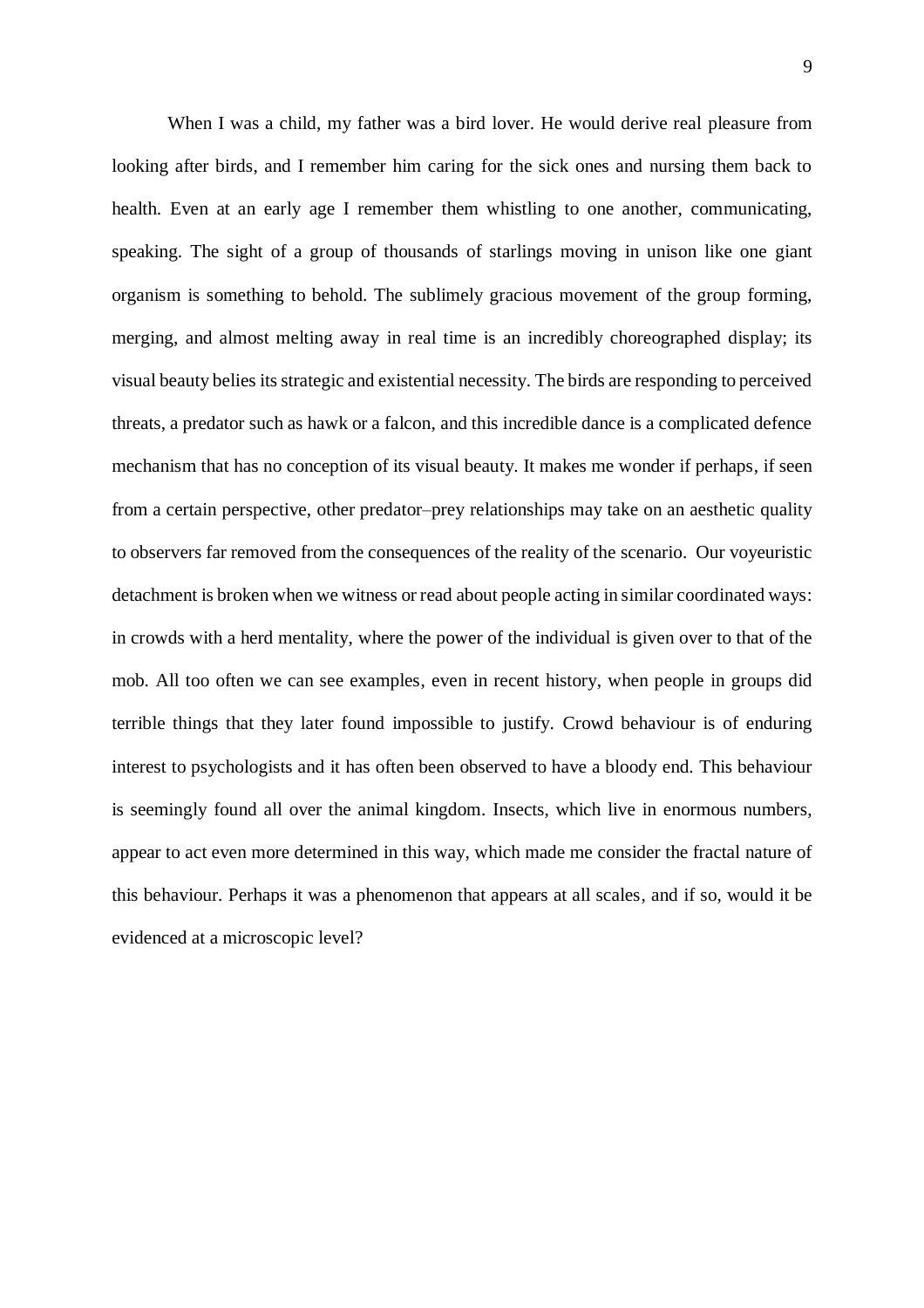

Figure 3: Human skin bacteria, *Day 2* Figure 4: Bacteria of a public bench, *Day 12* 

### **Migration**

Daniel Dennett, philosopher, writer and cognitive scientist, talks about Adam and Eve in his book *From Bacteria to Bach and Back.* He describes a "significant moment in time when Eve was created out of Adam's rib". He compares his thesis by quoting Cane's explanation of this event to "the splitting of a single cell into two units, to form other microbial colonies." 5

Trying to understand systems has led me to seek answers in nature, from the microscopic to the macroscopic. In the fall of 2017, I was first handed a set of petri dishes, swabs, and a pair of gloves at the RISD NatureLab to go and explore the microscopic world. I went to collect samples of a tree, a leaf, soil, a bike, a bin, and a shoe. I decided to choose these subjects as they are potentially linked to one another and to how organisms grow on living and inorganic things. It took a cycle of 24 hours for the bacteria to appear from their dormant state; within the next cycle I saw more colonies grow. My first attempt to grow these organisms in the petri dish was not enough, until I preceded to my second and third tests, which included

<sup>5</sup> Daniel Dennett, From Bacteria to bach and back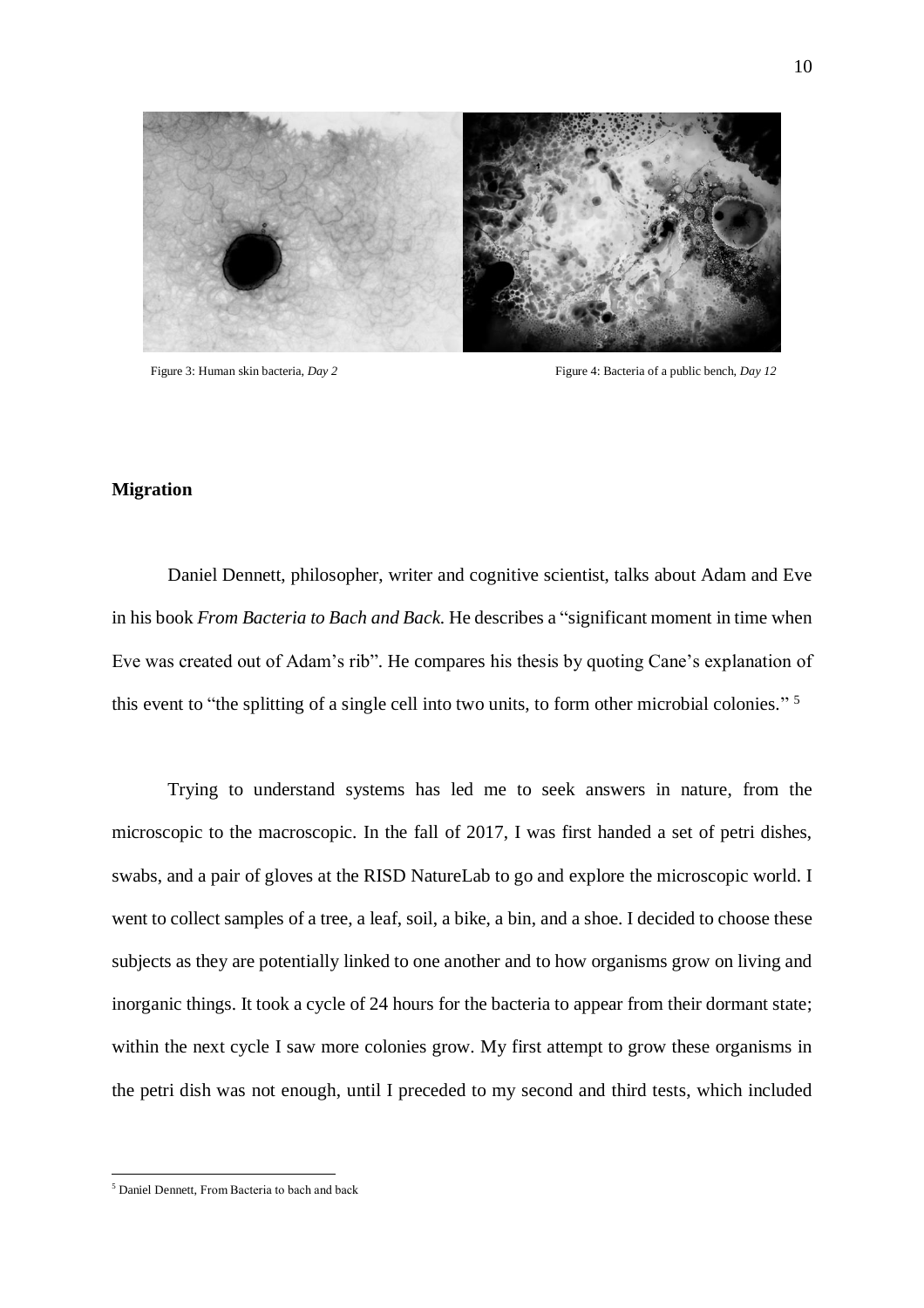samples from public spaces including a public bench and some fast food joints. For the third test I took human skin samples of 12 different people: I divided then into 4 groups, sets of those who associated in close proximity with one another on daily basis. Samples were placed as individuals, in pairs and groups with tests running for 12 days in the approximate temperature of 31 Celsius.

I started growing bacteria to find out how they colonize on a micro scale: predator and prey relationships in animals have become a way for me to categorize opposing behaviors addressing similar social and hierarchical divides. All of these seem to me a sub-set of a larger conceptual framework or a conversation which challenges me to form a vocabulary that can be painted in a way where chance and intention both can form its own reality, propagating and self-classifying human behavior in a manner which can depict a sense of duality in all of us. The collective, that which can provide sustenance, protection, and growth, can also be ominous to the other. So, it is this symbiosis which leads to my investigation of systems within systems and ideas around binaries.

Amidst these scientific explorations here I was: a painter, an artist who has no idea how these things work in principle, and I was about to grow a new life form—an unknown to explore both similarities and differences between these organisms and how they behave. My daily observances led me to understand their behaviour more closely and I was able to notice subtle differences in ways they were growing. The behaviour appeared territorial and in pockets, as they were growing in the vicinity. By the end of each cycle it was astonishing to see the bacteria create a perfect ecosystem in which more of a similar kind could grow around their associates. Conducting these tests was surprisingly nurturing; I felt awe to see life distinct from humanity reminding me of and mirroring human actions of occupying and defining borders.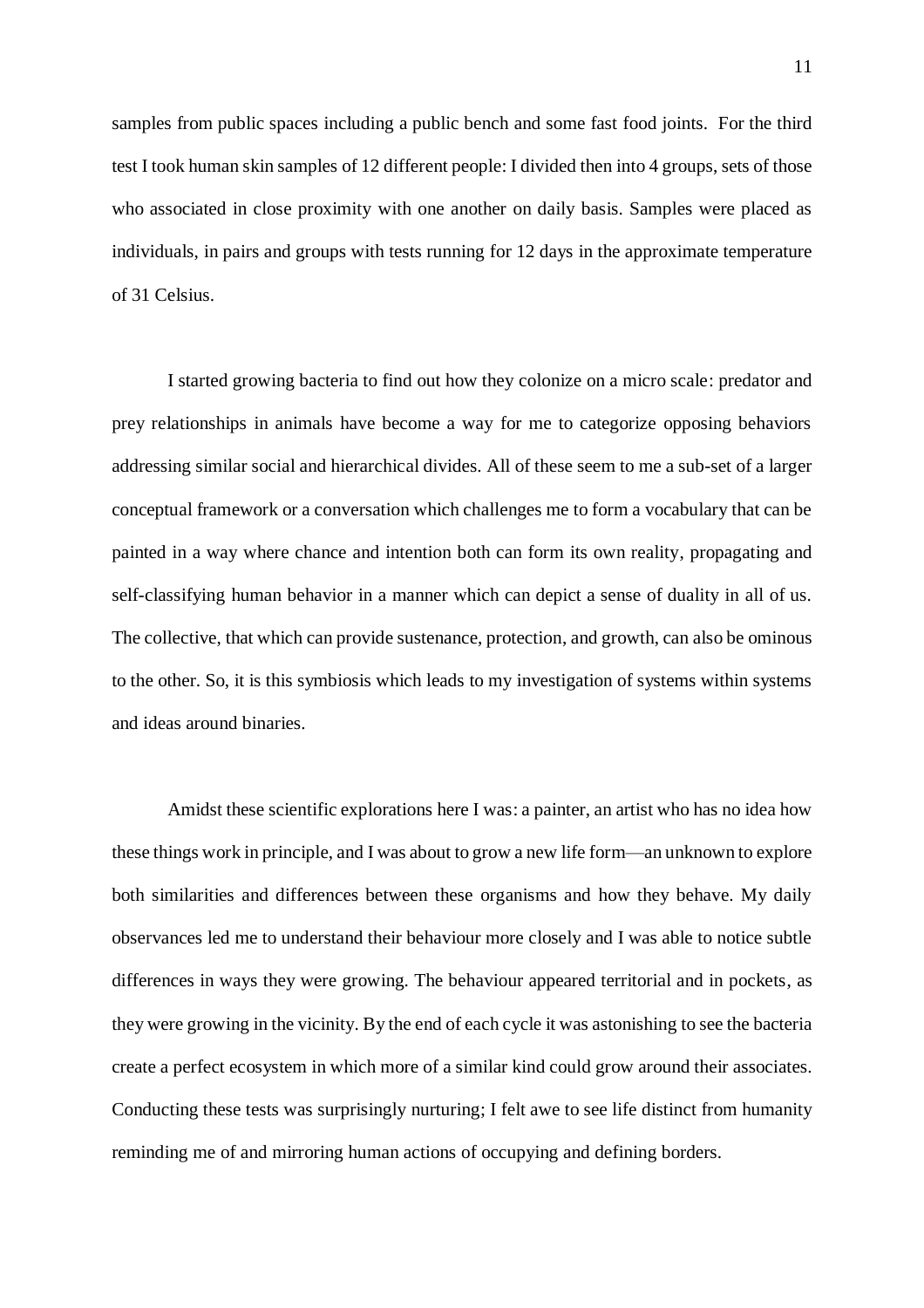

*Figure 5: See Saw, 2019*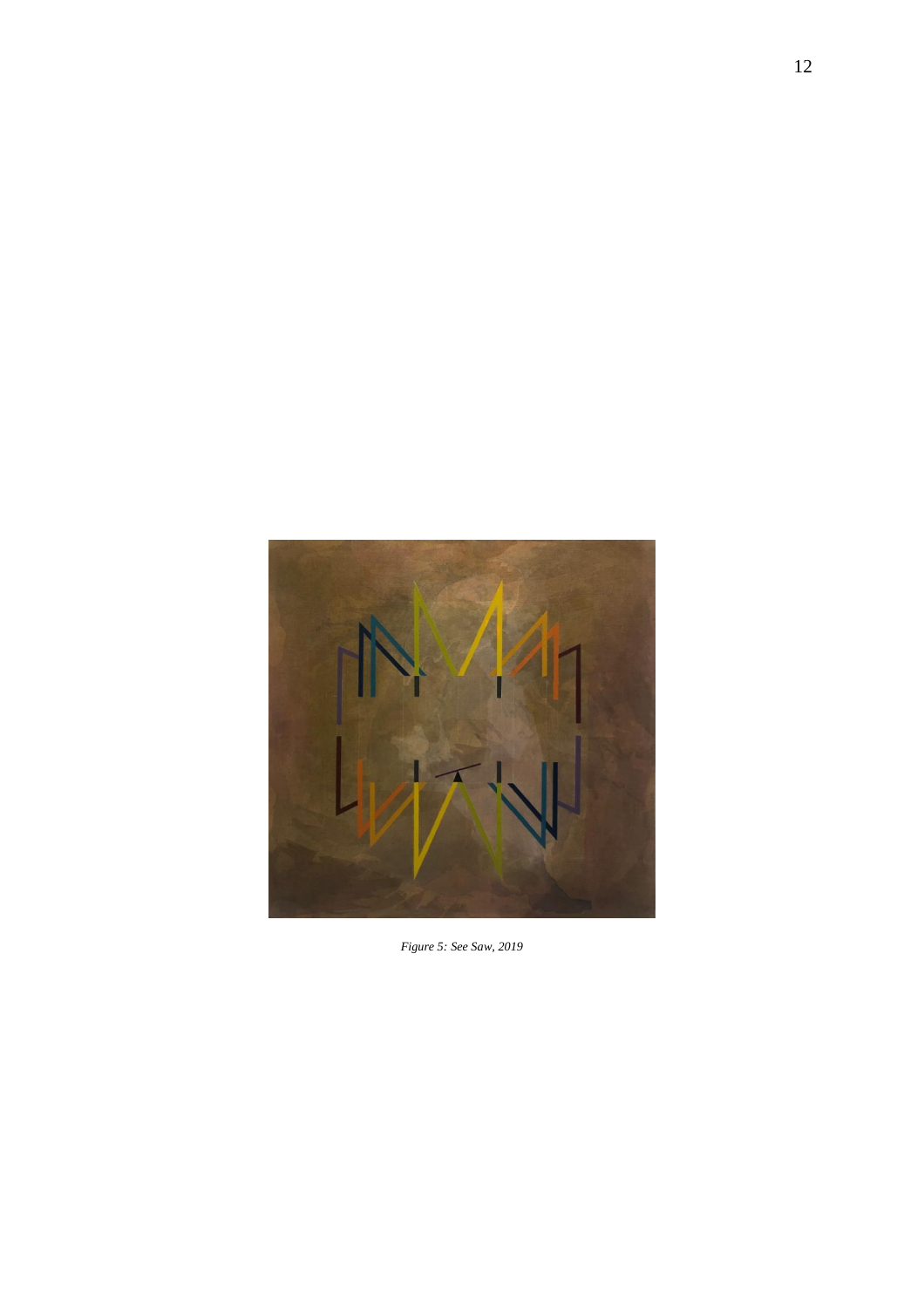#### **Borders**

*Euclid defined a boundary as "that which is an extremity of anything"<sup>6</sup>*

Things have beginnings just as they have endings, or do they? Where do I begin, where do I end? The most self-evident border is that of the individual, the body, our personal space and following on from this our immediate family, friends and then our community, society, culture or country. Traditionally all of these factions have conditioned us to believe that we must define territories, that we must partition our lives to keep ourselves safe from threats. These tribal distinctions are the basis of the boundaries that, if broken by outsiders, create the most discord.

Part of growing up was witnessing such aspects of reality. I personally understand what it's like to be part of one large cluster and then to live on the periphery and can see parallels in nature that reflect similar reservations to protect and grow a mono culture. In this context, the metaphoric use of a border posits collaboration and synthesis in favor of hierarchy. This paradoxical relationship deconstructs the very idea of a boundary.

'Aristotle's definition (as well as standard topology) suggests that there is always a sharp demarcation between the inside and the outside of a thing. Yet it may be observed that ordinary objects and events, as well as the extensions of many ordinary concepts,

<sup>6</sup> Euclid, *Elements* Bk I, Df 13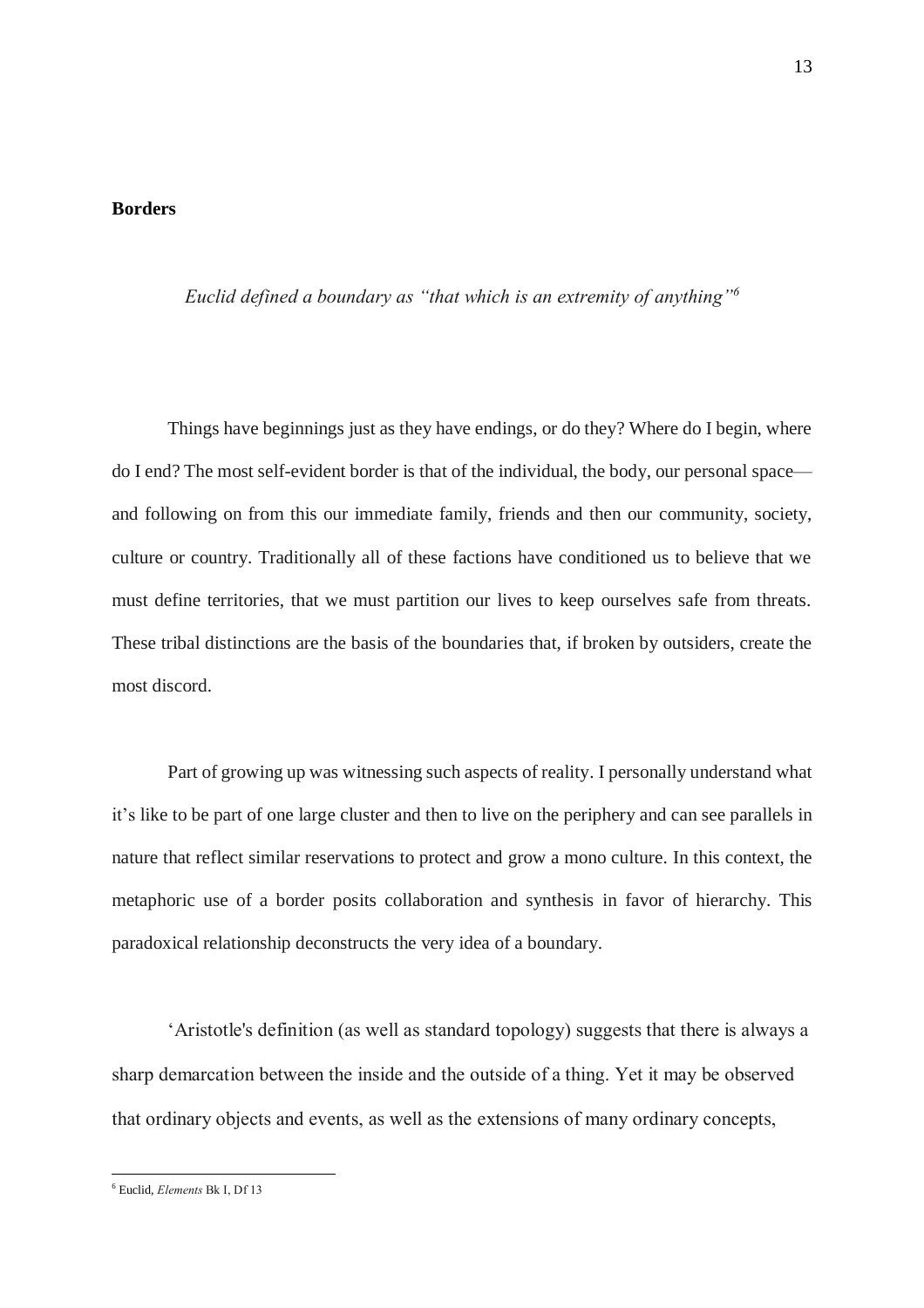may have boundaries that are in some sense fuzzy or indeterminate. Clouds, deserts, mountains, let alone the figures of an impressionist painting, all seem to elude the idealized notion of a sharply bounded entity'. 7



Figure 6: *The Baptism of Christ*

One's of Piero Della Francesca early commissioned works, *The Baptism of Christ* (1460), was a centre section of a triptych originally painted for the Chapel of Saint Giovanni which now resides in the National Museum of London. I really enjoy this work and feel it has played an influential role in the development of my understanding of how painting communicates numerous subjects effectively. This painting encodes multiple interpretations through the use of symbolism and geometry. Piero tactfully guides the viewer to witness Christ being baptised simultaneously with a common man, and the scene takes place within an extremely ordered geometry which has been scrutinised to reveal its composition based on

<sup>7</sup> Achille. Varzi, Boundary, Stanford Encyclopedia of Philosophy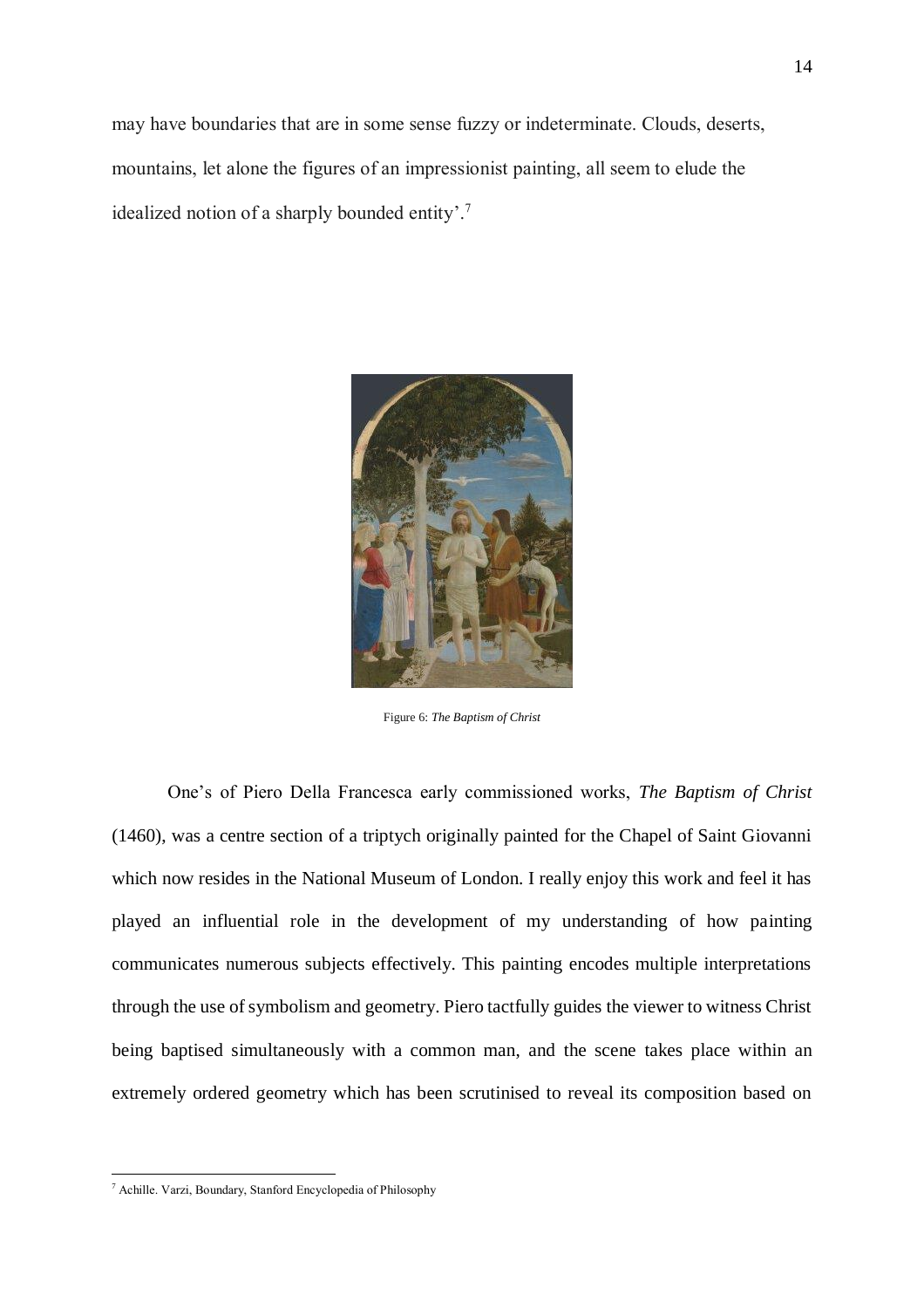platonic shapes. The noticeable landscape in the setting depicts the town of Borgo Sansepolcro, Piero's birthplace in Italy, and to me progressively punctuates the baptism of the entire town and thus ceremoniously leads the viewer back and forth between the individual and to the collective.

Piero's remarkable use of line and geometry guides the viewer to deconstruct his intention, and with the help of his protagonists, the artist encapsulates the entire town by containing it in a ontological boundary to baptize and in this way, the mathematical play charges us with the unforeseen and provides multiple ways to interpret the same image. I am also drawn to how artists used traditional altarpieces as a means to narrate the conscientious framework of human parables to describe timeless religious or philosophical interpretations.

Moreover, the notion of a border represents in my paper a fictionalized element that can be used to understand the systems of things both formally and conceptually. The border is both a way of creating space and a way of restricting movement, of defining and confining: perhaps dividing to rule?

#### **Fragments**

Breaking things apart to see how they come together is a powerful means of investigation. Conversely, the act of seeing from multiple vantage points influences the way we know and subjectively understand things. I wanted to use a form that could replace and represent human beings, and I decided on using a chair to symbolize human autonomy or agency. I decided to use the image of a chair as a unit that could be broken down into its composite parts and create a language from these components and other symbolic references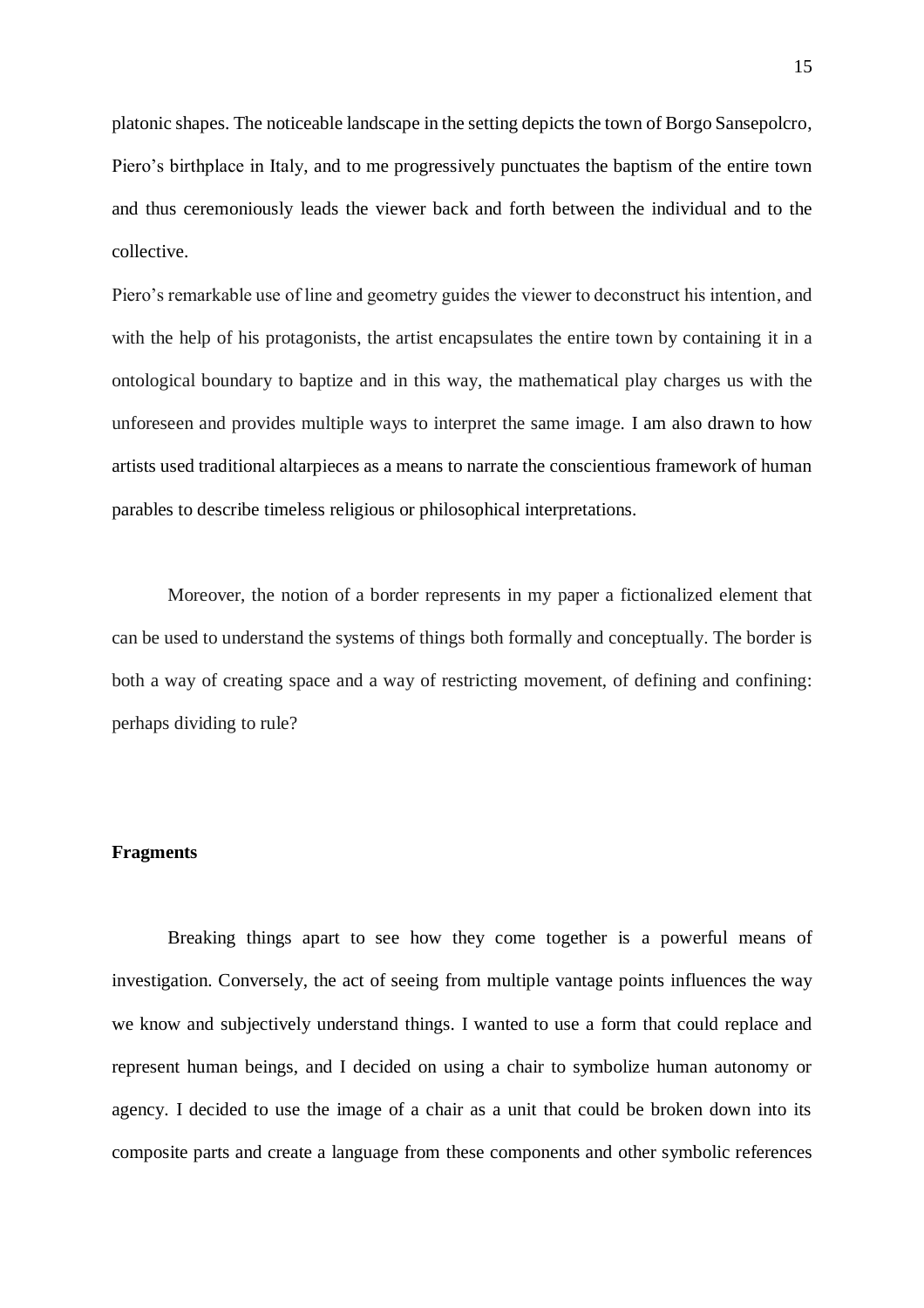with the application of various media to build a complexity into the canvases, paintings and prints. A chair is made only for human use (its parts are named after human anatomy) and it also speaks to social dynamics and relationships by its placement in a space. Even in a vacated room, the position of the chairs tells of the subtle dynamic of the meeting, gathering or the conversation just had. The chair has the potential to replace a human presence in my work. The symbol of a fragmented chair, broken down into its composite parts, could be a way to discuss social systems, including human, animal and bacterial behavior—and thus to speak epistemologically about natural collective environments. To this end I created a typography based on my chair and began experimenting with it.



Figure 7 : In-between earth and cosmos, 2018

Is it possible that fragmented chairs depict the order and chaos of a set system? And in this context, can the chair fragments become a breakable code to further scrutinize individuality itself? Hence is the script, formed from a deconstructed chair, also a way to re-examine collective groupings?

In looking for inspiration from others, I am researching artists who are trying to express a narrative that has meaning on various levels, similar in ways to my own experimentation.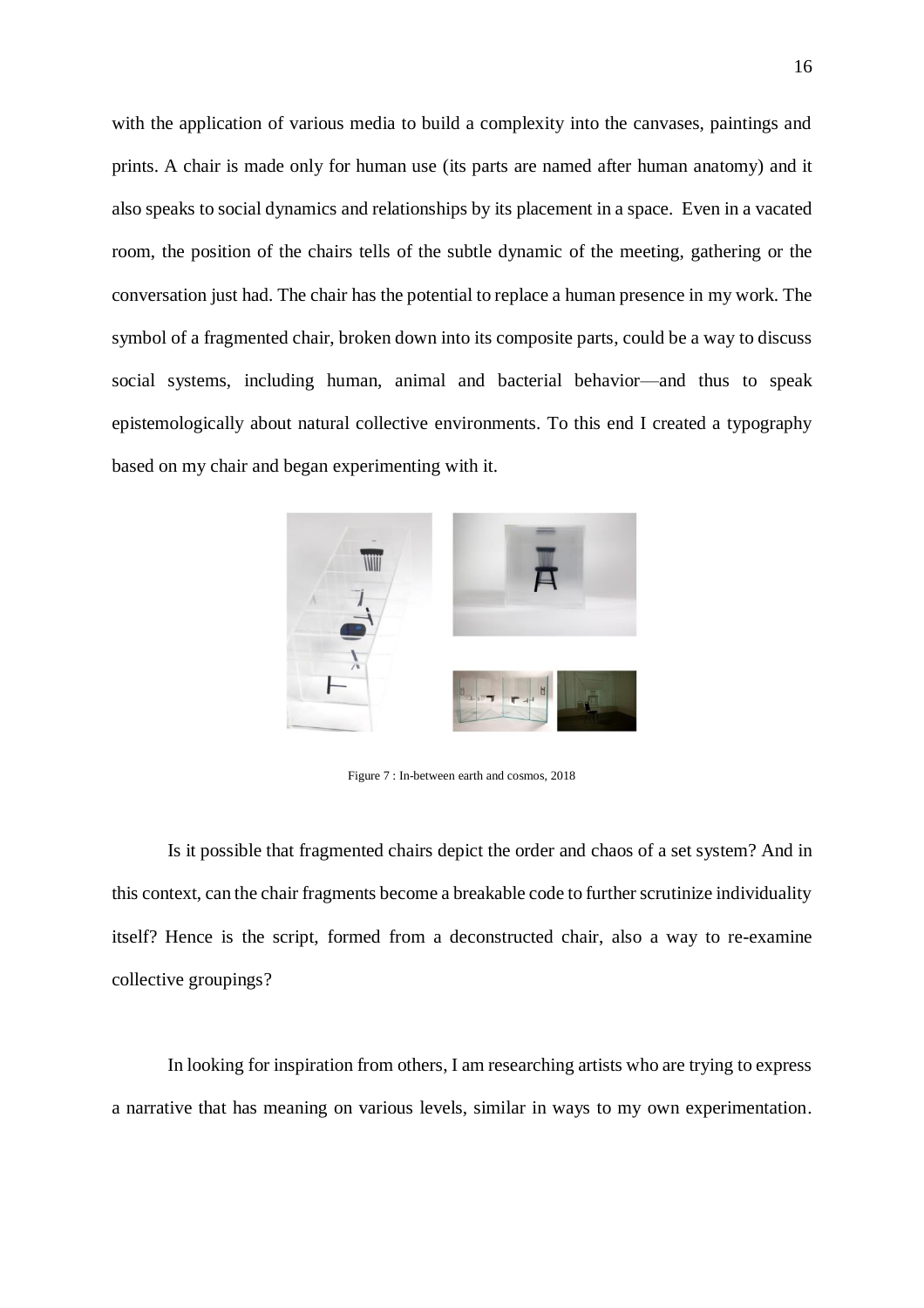This along with the skill to do so with an engaging and satisfying visual impact, these works have a strong sense of resolution in their ability to communicate both gestalt and ideation.

Magritte wrote, "We must be careful to avoid  $-$  as far as possible  $-$  titles that lend themselves too easily to stupid interpretations"<sup>8</sup>



Figure 8 : *The Palace of Curtains, 1929*

In *The Palace of Curtains<sup>9</sup>* (1935), Magritte explores the echoes between words and images and deconstructs a comprehensive reality, one that is presented as trompe l'oeil and the other that succumbs to the cognitive response in two identical panels placed as both interior and exterior of domiciliary spaces. Magritte's desire as a painter to meditate conceptual concerns with his visual vocabulary corresponds to my studio practice; in a way, I am breaking apart objects to form narratives that allows me to contemplate sources outside my immediate dominion. In my own work the use of text is concealed intentionally by creating a script out of deconstructed parts of a Windsor chair, a colonized totem of the past hidden in plain view.

<sup>8</sup> René [Magritte,](https://www.moma.org/learn/moma_learning/artists/#rene_magritte) *The Palace of Curtains, 1929,* The Museum of Modern Art*.*

<sup>9</sup> Julie Mehretu, Stadia III, 2004, Carnegie Museum of Art, Pittsburgh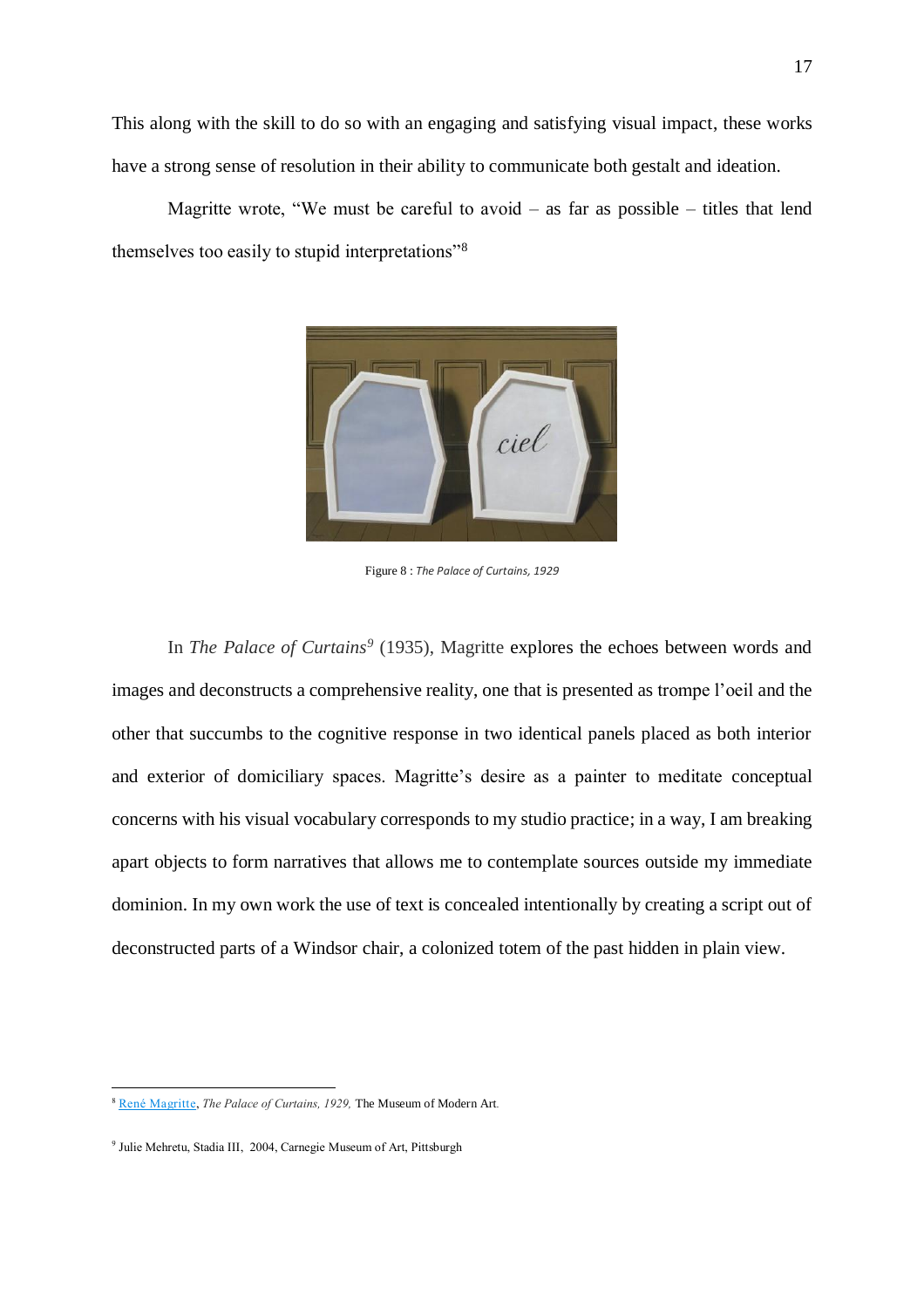

*Figure9: Stadia III, 2004*

Julie Mehretu draws her abstraction from the emblems of the streets and the authoritarians to configure her paintings. She erases all human presence and lets us conceive of a space familiar to us. In *Stadia II*, the cherished memorabilia remind us of the collective depicted in layers of embodiments of paint and in the momentous motion of misty graphite lines. The sense of orderly chaos is expressed using both abstraction and representation at the same time. Her complex work tackles both construction and deconstruction of time, space, society, politics and its amassed repercussion through gesture and movement.

#### **Synthesis or Sublime**

Painting is a meditative process for me: I am drawn to the idea that my hand is a way to communicate some of my epistemological worldviews. The unknown and the sublime create questions which extend beyond the physical, and playing with such notions has constantly been a way for me to create my work. I always think of how I can construct a world that stems out of questions I put forward and delve into; that is why I am not afraid to start, refresh and reiterate, or to create a new body of work. Even though painting cannot be rationalized in its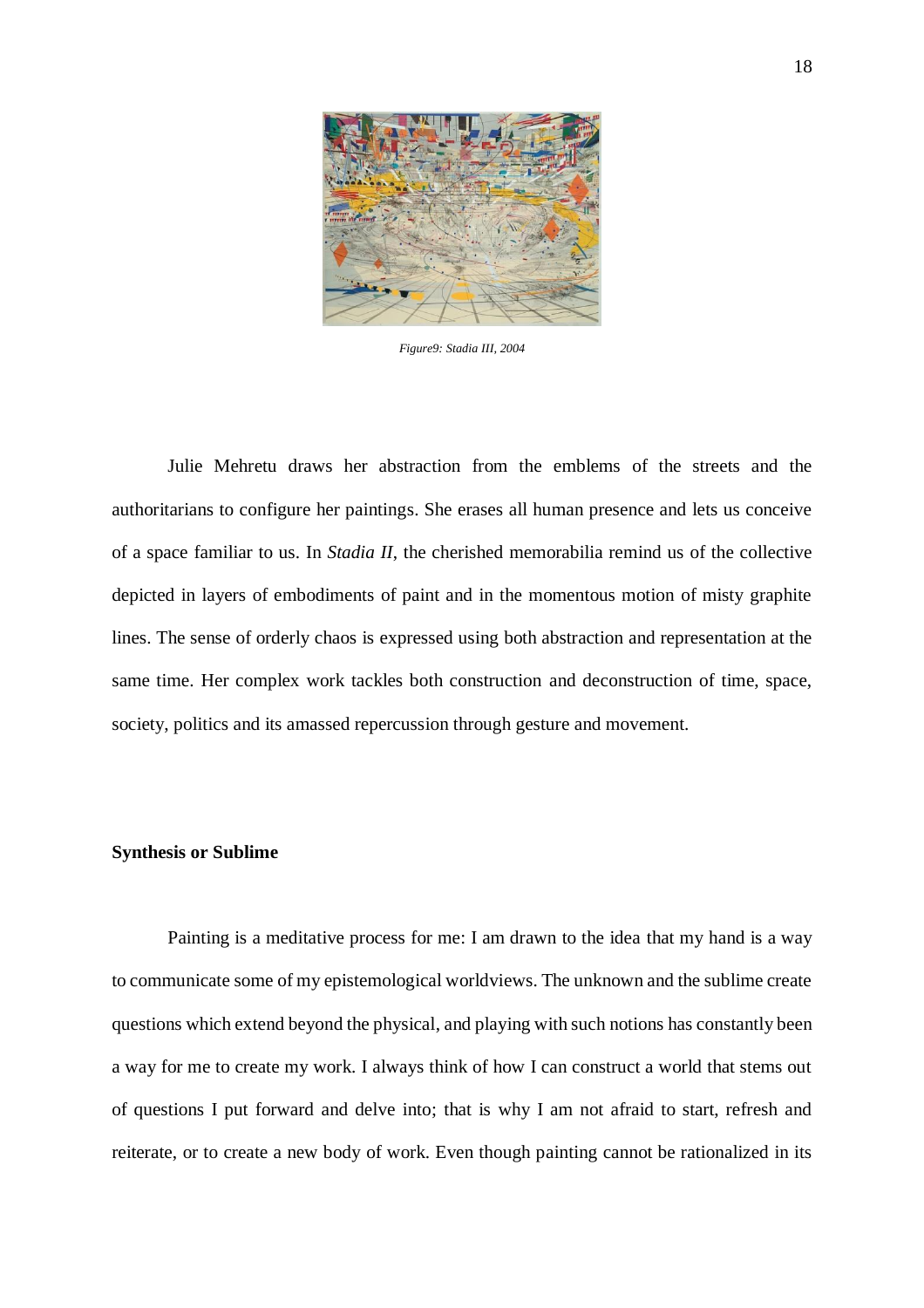entirety, I am drawn to make the workings of the mind become more accessible, relatable, and or understandable through a visual language. Perhaps in this way, spirituality plays a role in my work. I am a person who enjoys engaging in many experimentations and many mediums a restless soul who is always creating things and keeping the word 'investigation' in mind. When I look at the works together in the chronological order, I consider them as milestones, in the same way the idea of collective can be broken down in so many forms. This has led my practice to my current making both formally and conceptually. In the period of time that these works have been produced I have moved though several ideas but all are evolutions of the same theme; in many ways, each represents the output of the specific nuance of the idea at the time. In the later works I have used photography and sculpture, but these have always been part of my practice and my medium of expression is still primarily conceptual.

## **Conclusion:**

Strata and class systems dictate how we view the collective. I often ask myself, 'why are we dividing in the first place? Is it survival?' Then, the rational self-kicks in, who is desperate to paint an ironic picture to unpack or unearth the manner in which we behave. This is how signs and symbols emerge into form. I ask, can the politics of a human brain can be observed through a placement of chairs? Can a hot air balloon symbolize an escape? How can we find different ways to say the same thing? I want my viewers to question my paintings without any set interpretations, place or position. I want visual connections to imbue multiple meanings of their own relevant to my conversation. To me that is an ideal way to read my work. My paintings are reflective of what I see, an anthropological response. I am presenting my opinion and I want my viewers to reflect and dissect that. Ultimately, I feel my work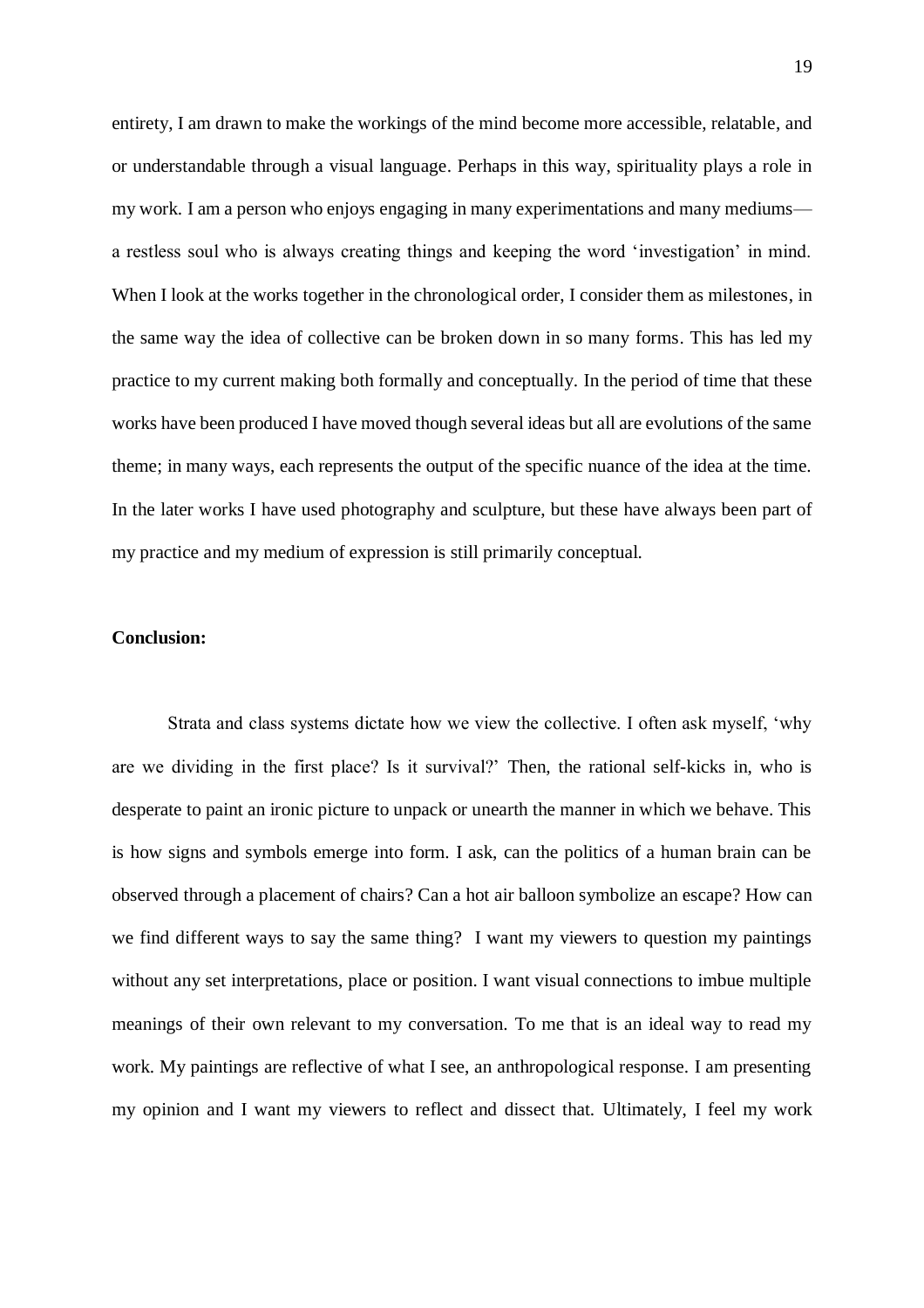researching categories is an attempt to escape categorizing—to be free from it, the freedom of the imprisoned mind.

*"Maybe the journey isn't so much about becoming anything. Maybe it's unbecoming everything that isn't you so you can be who you were meant to be in the first place.*" Paul Coehlo<sup>10</sup>

<sup>10</sup> Paul Coelho, Lesley [Stedmon,](https://www.huffpost.com/author/lesley-stedmon) *Becoming Unbecoming*,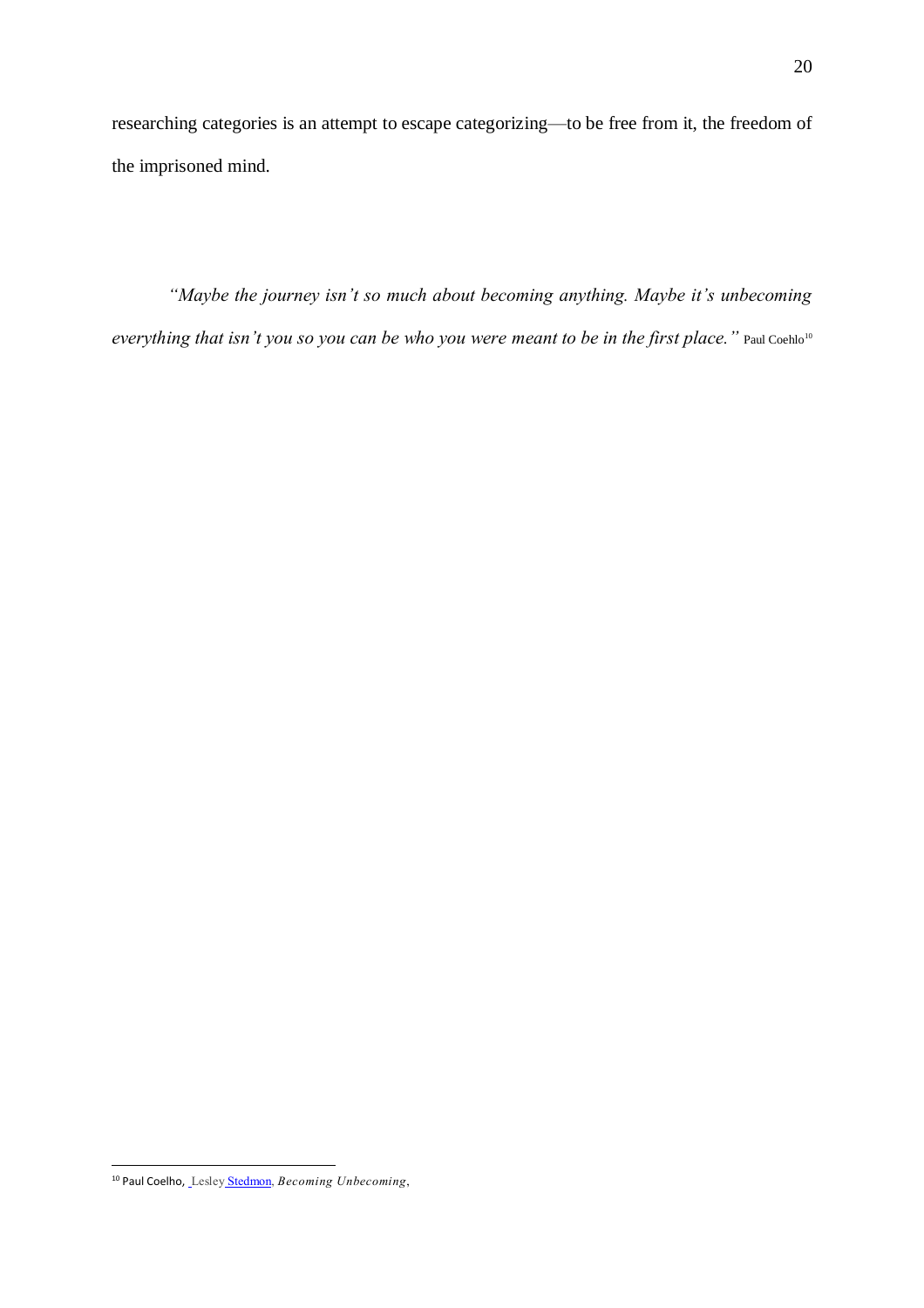#### **Bibliography**

Fischer, Stefan "Hieronymus Bosch, The Complete Works Hardcover, Taschen, April 2016.

C. Dennett, Daniel, "From Bacteria to bach and back", The Evolution of Minds, W.W Norton & Company , 2017, pg 8.

Euclid, "*The Thirteen Books of Euclid's Elements"*, English translation by T. L. Heath, Cambridge: Cambridge University Press, 1908 (1926<sup>2</sup> ). https://plato.stanford.edu/entries/boundary/

Dyerm, Betsy Dexter, "A Field guide to Bacteria", Cornell University, 2003 Ridley, Matt, "Nature via Nurture", Harper Collins Publishers, 2 003 Oguide,Olu, The culture Game, 2004, Published by the University of Minnesota Press.

*"US Not Seeking Action Against Sentinelese Tribe for Killing Missionary"*, Indo Asian service news, Published by Hindustan times, February 08, 2019 [https://www.hindustantimes.com/world-news/us-not-seeking-action-against-sentinelese-tribe-for-killing-missionary/story-](https://www.hindustantimes.com/world-news/us-not-seeking-action-against-sentinelese-tribe-for-killing-missionary/story-Q8kZvmOIxGNK8bstbQvJLK.html)[Q8kZvmOIxGNK8bstbQvJLK.html](https://www.hindustantimes.com/world-news/us-not-seeking-action-against-sentinelese-tribe-for-killing-missionary/story-Q8kZvmOIxGNK8bstbQvJLK.html)

Parisi, Giorgio, *"Scale-free correlations in starling flocks"***,** PNAS, May 11, 2010 <https://www.pnas.org/content/107/26/11865>

[Stedmon,](https://www.huffpost.com/author/lesley-stedmon) Lesley, "*Becoming Unbecoming"*, February, 09, 2016. [https://www.huffpost.com/entry/becoming-unbecoming\\_b\\_9163760](https://www.huffpost.com/entry/becoming-unbecoming_b_9163760)

Varzi, Achille, "Boundary", *First published Mon Feb 9, 2004; substantive revision Thu Oct 10, 2013.* <https://plato.stanford.edu/entries/boundary/>

Figure 1: Jewanjee, Zahra, Stria, Acrylic on Canvas, 2019.

Figure 2: Bosch, Heironymous, 'The Ship of Fools (Wayfarer Triptych)', ca 1500-10, Musée du [Louvre,](http://www.louvre.fr/en) Paris.

#### <https://colourlex.com/project/hieronymus-bosch-ship-fools/>

Figure 3: Jewanjee, Zahra, Human skin bacteria - Day 2, Olympus IX51 Inverted Microscope, 2019, RISD Nature Lab.

Figure 4: Jewanjee, Zahra, Bacteria of a public bench -12, Olympus IX51 Inverted Microscope, 2017, RISD Nature Lab. https://naturelab.risd.edu/discover/student-work-zahra-jewanjees-research-around-binaries-and-dualities/